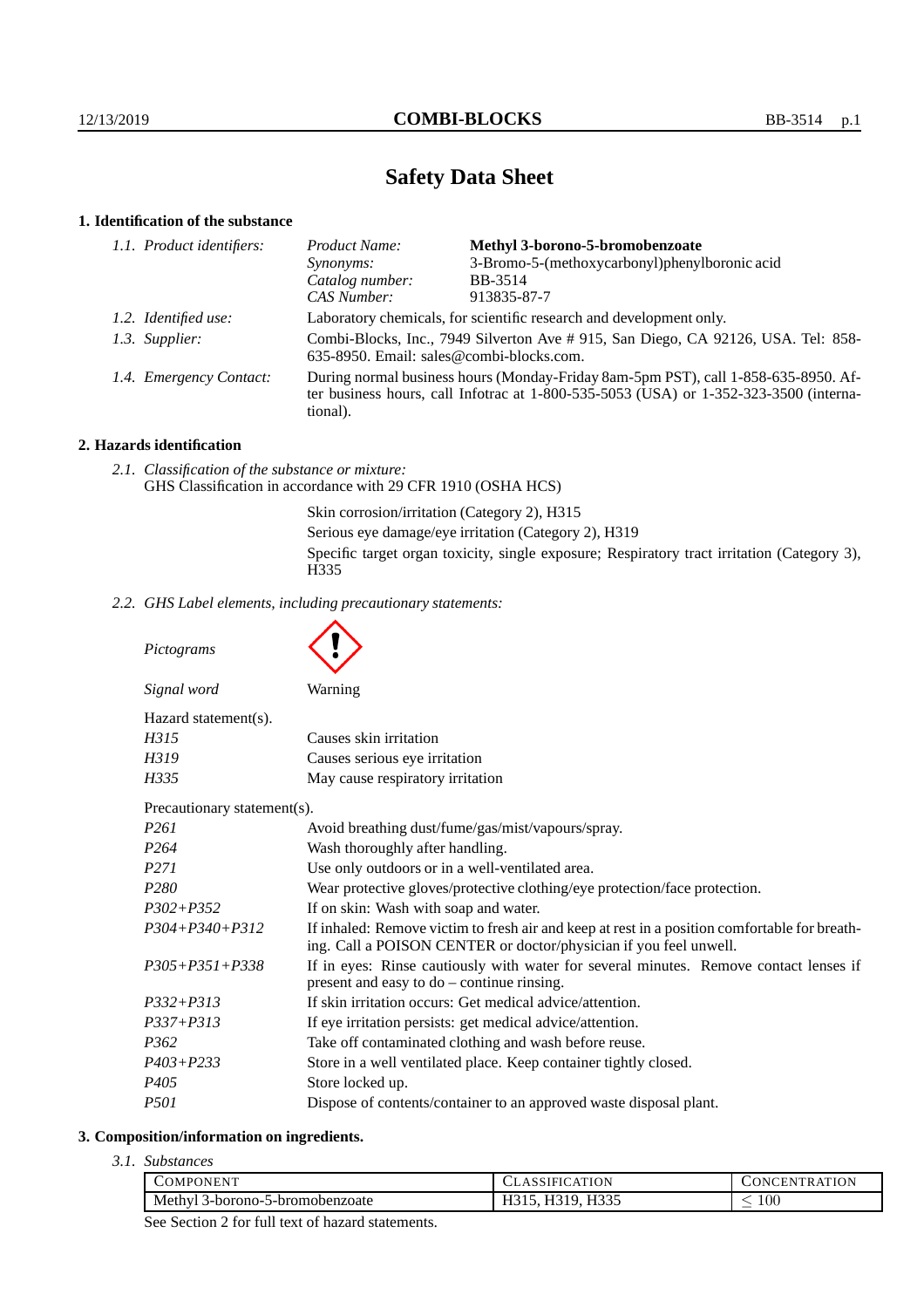### **4. First aid measures**

*4.1. Description of first aid measures.*

| General advice:          | Consult a physician. Show this safety data sheet to the doctor in attendance. Move out of<br>dangerous area.                                         |
|--------------------------|------------------------------------------------------------------------------------------------------------------------------------------------------|
| If inhaled:              | Remove victim to fresh air and keep at rest in a position comfortable for breathing. Call a<br>POISON CENTER or doctor/physician if you feel unwell. |
| In case of skin contact: | Wash with soap and water.                                                                                                                            |
| In case of eye contact:  | Rinse cautiously with water for several minutes. Remove contact lenses if present and<br>easy to $do$ – continue rinsing.                            |
| If swallowed:            | Wash out mouth with copious amounts of water for at least 15 minutes. Seek medical<br>attention.                                                     |

- *4.2. Most important symptoms and effects, both acute and delayed:* See Section 2.2 and/or in Section 11.
- *4.3. Indication of any immediate medical attention and special treatment needed:* No data.

#### **5. Fire fighting measures**

- *5.1. Extinguishing media:* Use dry sand, dry chemical or alcohol-resistant foam for extinction.
- *5.2. Special hazards arising from the substance or mixture:* Carbon monoxide, hydrogen bromide.
- *5.3. Advice for firefighters:* Wear self-contained breathing apparatus for firefighting if necessary.
- *5.4. Further information:* No data available.

#### **6. Accidental release measures**

- *6.1. Personal precautions, protective equipment and emergency procedures:* Ensure adequate ventilation. Use personal protective equipment.
- *6.2. Environmental precautions:* Should not be released into the environment. See Section 12 for additional ecological information.
- *6.3. Methods and materials for containment and cleaning up:* Sweep up or vacuum up spillage and collect in suitable container for disposal.
- *6.4. Reference to other sections:* Refer to protective measures listed in Sections 8 and 13.

#### **7. Handling and storage**

- *7.1. Precautions for safe handling:* Avoid contact with skin and eyes. Avoid inhalation of vapour or mist. Keep away from sources of ignition - No smoking. Take measures to prevent the build up of electrostatic charge. For precautions see section 2.2.
- *7.2. Conditions for safe storage, including any incompatibilities:* Keep container tightly closed in a dry and well-ventilated place. Containers which are opened must be carefully resealed and kept upright to prevent leakage.
- *7.3. Specific end use(s):* Laboratory chemicals, for scientific research and development only.

#### **8. Exposure Controls / Personal protection**

*8.1. Control parameters:*

*Components with workplace control parameters:* Contains no substances with occupational exposure limit values.

*8.2. Exposure controls:*

*Appropriate engineering controls:* Ensure that eyewash stations and safety showers are close to the workstation location. Ensure adequate ventilation, especially in confined areas. Use only under a chemical fume hood.

*Personal protective equipment:*

| Eye/face protection: | Wear appropriate protective eyeglasses or chemical safety goggles as described by OSHA's<br>eye and face protection regulations in 29 CFR 1910.133 or European Standard EN166.                                                                                                                                         |
|----------------------|------------------------------------------------------------------------------------------------------------------------------------------------------------------------------------------------------------------------------------------------------------------------------------------------------------------------|
| Skin protection:     | Handle with gloves. Gloves must be inspected prior to use. Use proper glove removal<br>technique (without touching glove's outer surface) to avoid skin contact with this product.<br>Dispose of contaminated gloves after use in accordance with applicable laws and good<br>laboratory practices. Wash and dry hands |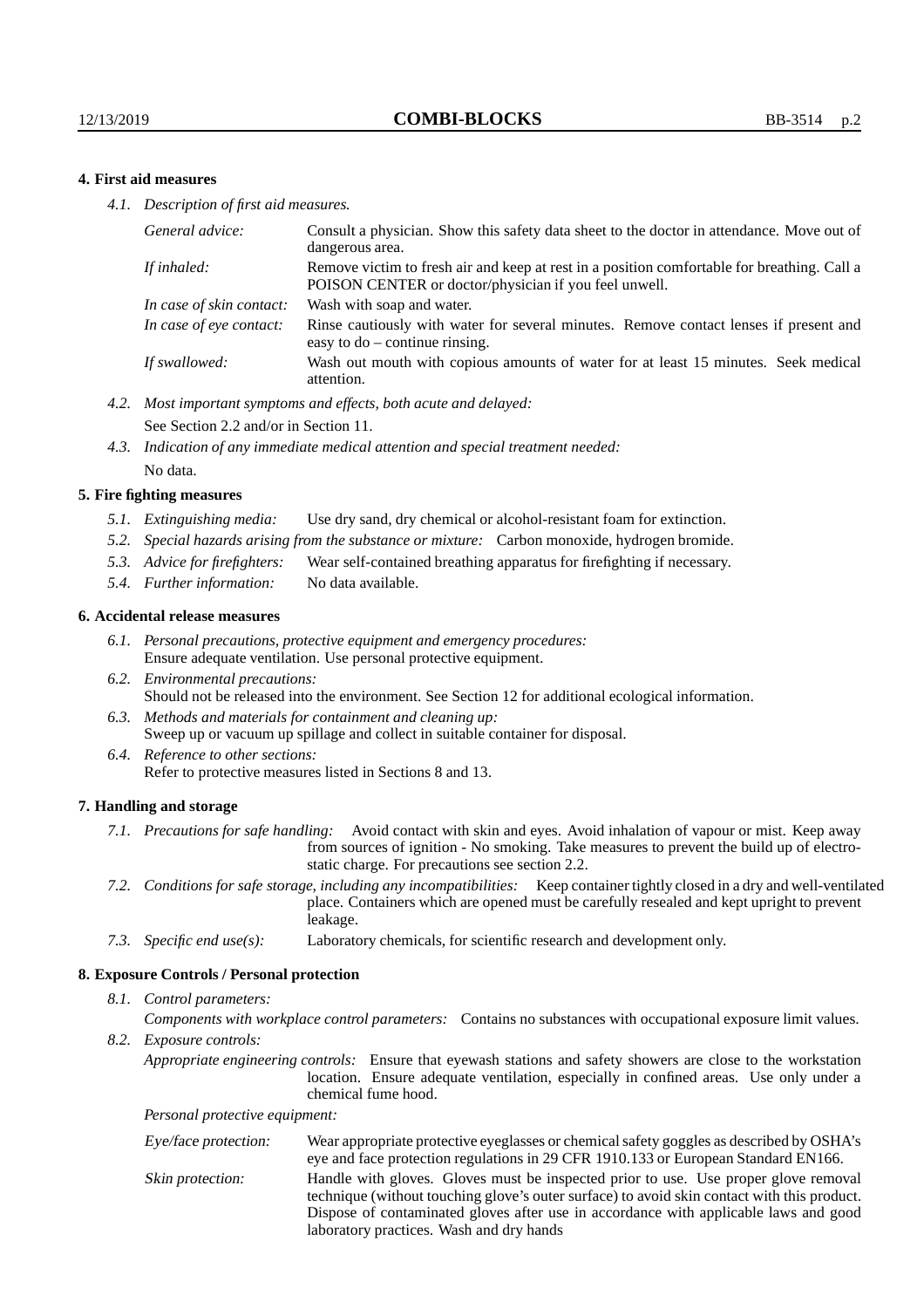| <b>Body Protection:</b> |         | Complete suit protecting against chemicals, Flame retardant antistatic protective clothing.                       |
|-------------------------|---------|-------------------------------------------------------------------------------------------------------------------|
|                         |         | The type of protective equipment must be selected according to the concentration and                              |
|                         |         | amount of the dangerous substance at the specific workplace.                                                      |
| Respiratory protection: |         | No protective equipment is needed under normal use conditions.                                                    |
|                         |         | Control of environmental exposure: Prevent further leakage or spillage if safe to do so. Do not let product enter |
|                         | drains. |                                                                                                                   |

## **9. Physical and chemical properties**

*9.1. Information on basic physical and chemical properties*

| (a)     | Appearance:                                   | Solid          |
|---------|-----------------------------------------------|----------------|
| (b)     | Odour:                                        | No data        |
| (c)     | Odour Threshold:                              | No data        |
| (d)     | pH:                                           | No data        |
| (e)     | Melting point/freezing point:                 | $210 - 220$ °C |
| (f)     | Initial boiling point and boiling range:      | No data        |
| (g)     | Flash point:                                  | No data        |
| (h)     | Evaporatoin rate:                             | No data        |
| (i)     | Flammability (solid, gas):                    | No data        |
| (j)     | Upper/lower flammability or explosive limits: | No data        |
| (k)     | Vapour pressure:                              | No data        |
| (1)     | Vapour density:                               | No data        |
| (m)     | Relative density:                             | No data        |
| (n)     | Water solubility:                             | No data        |
| $\circ$ | Partition coefficient: n-octanol/water:       | No data        |
| (p)     | Auto-ignition:                                | No data        |
| (q)     | Decomposition temperature:                    | No data        |
| (r)     | Viscosity:                                    | No data        |
| (s)     | Explosive properties:                         | No data        |
| (t)     | Oxidizing properties:                         | No data        |

*9.2. Other safety information:*

| Formula          | $C_8H_8BBrO_4$ |
|------------------|----------------|
| Molecular weight | 258.9          |
| CAS Number       | 913835-87-7    |

## **10. Stability and reactivity**

- *10.1. Reactivity* No data
- *10.2. Chemical stability* Stable under recommended storage conditions.
- *10.3. Possibility of hazardous reactions* No data
- *10.4. Conditions to avoid*
- *10.5. Incompatible material* No data.
- *10.6. Hazardous decomposition products:*

Hazardous decomposition products formed under fire conditions: Carbon monoxide, hydrogen bromide. Other decomposition products: No data In the event of fire: See Section 5.

## **11. Toxicological information**

*11.1 Information on toxicological effects*

| Acute toxicity:                    | No data available.                |
|------------------------------------|-----------------------------------|
| Skin irritation/corrosion:         | No data available.                |
| Eye damage/irritation:             | Causes serious eye irritation.    |
| Respiratory or skin sensitization: | May cause respiratory irritation. |
| Germ cell mutagenicity:            | No data available.                |
| Carcinogenicity:                   | No data available.                |
| Reproductive toxicity:             | No data available.                |